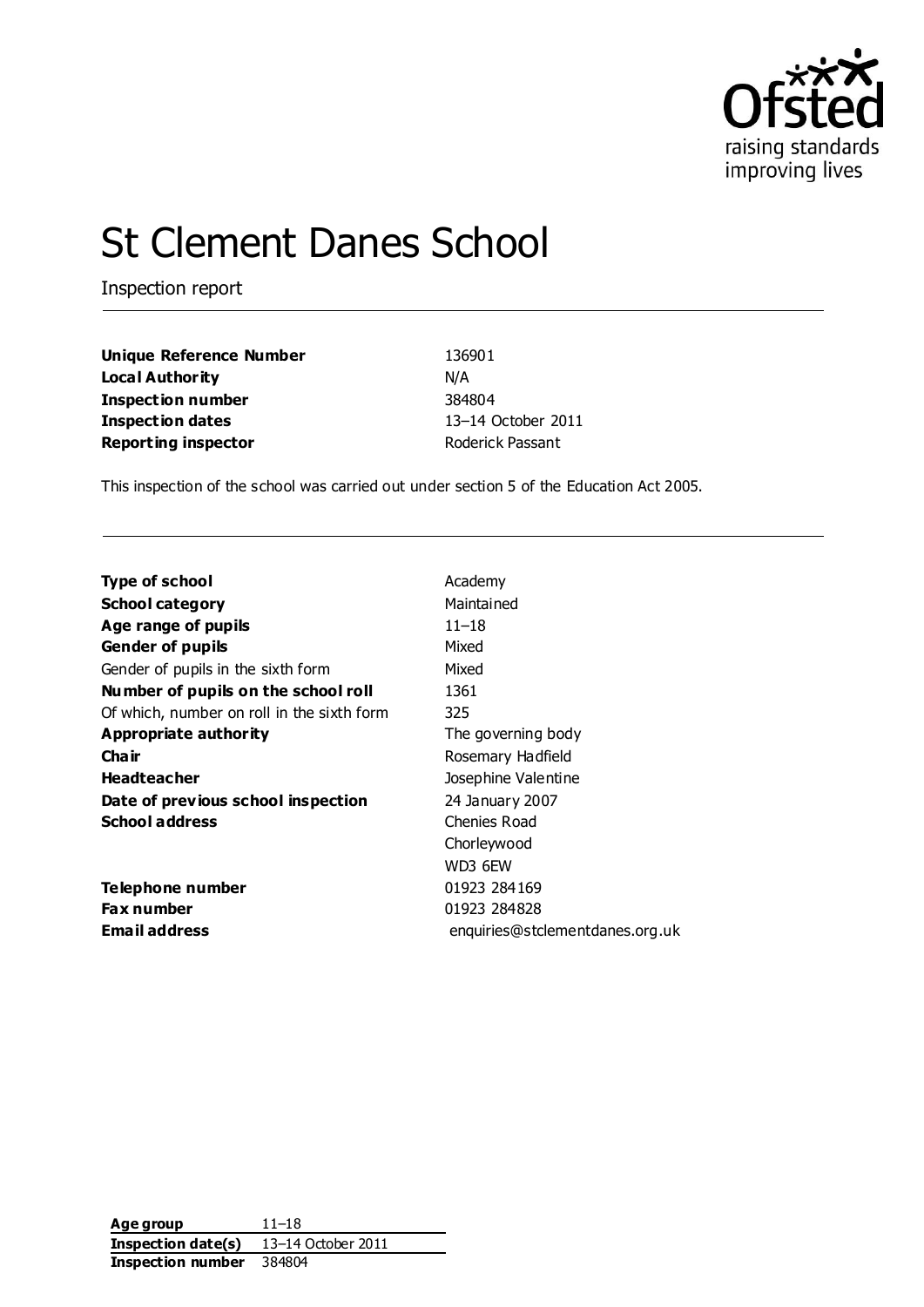The Office for Standards in Education, Children's Services and Skills (Ofsted) regulates and inspects to achieve excellence in the care of children and young people, and in education and skills for learners of all ages. It regulates and inspects childcare and children's social care, and inspects the Children and Family Court Advisory Support Service (Cafcass), schools, colleges, initial teacher training, work-based learning and skills training, adult and community learning, and education and training in prisons and other secure establishments. It assesses council children's services, and inspects services for looked after children, safeguarding and child protection.

Further copies of this report are obtainable from the school. Under the Education Act 2005, the school must provide a copy of this report free of charge to certain categories of people. A charge not exceeding the full cost of reproduction may be made for any other copies supplied.

If you would like a copy of this document in a different format, such as large print or Braille, please telephone 0300 123 4234, or email enquiries@ofsted.gov.uk.

You may copy all or parts of this document for non-commercial educational purposes, as long as you give details of the source and date of publication and do not alter the information in any way.

To receive regular email alerts about new publications, including survey reports and school inspection reports, please visit our website and go to 'Subscribe'.

Piccadilly Gate Store St **Manchester** M1 2WD

T: 0300 123 4234 Textphone: 0161 618 8524 E: enquiries@ofsted.gov.uk W: www.ofsted.gov.uk



© Crown copyright 2011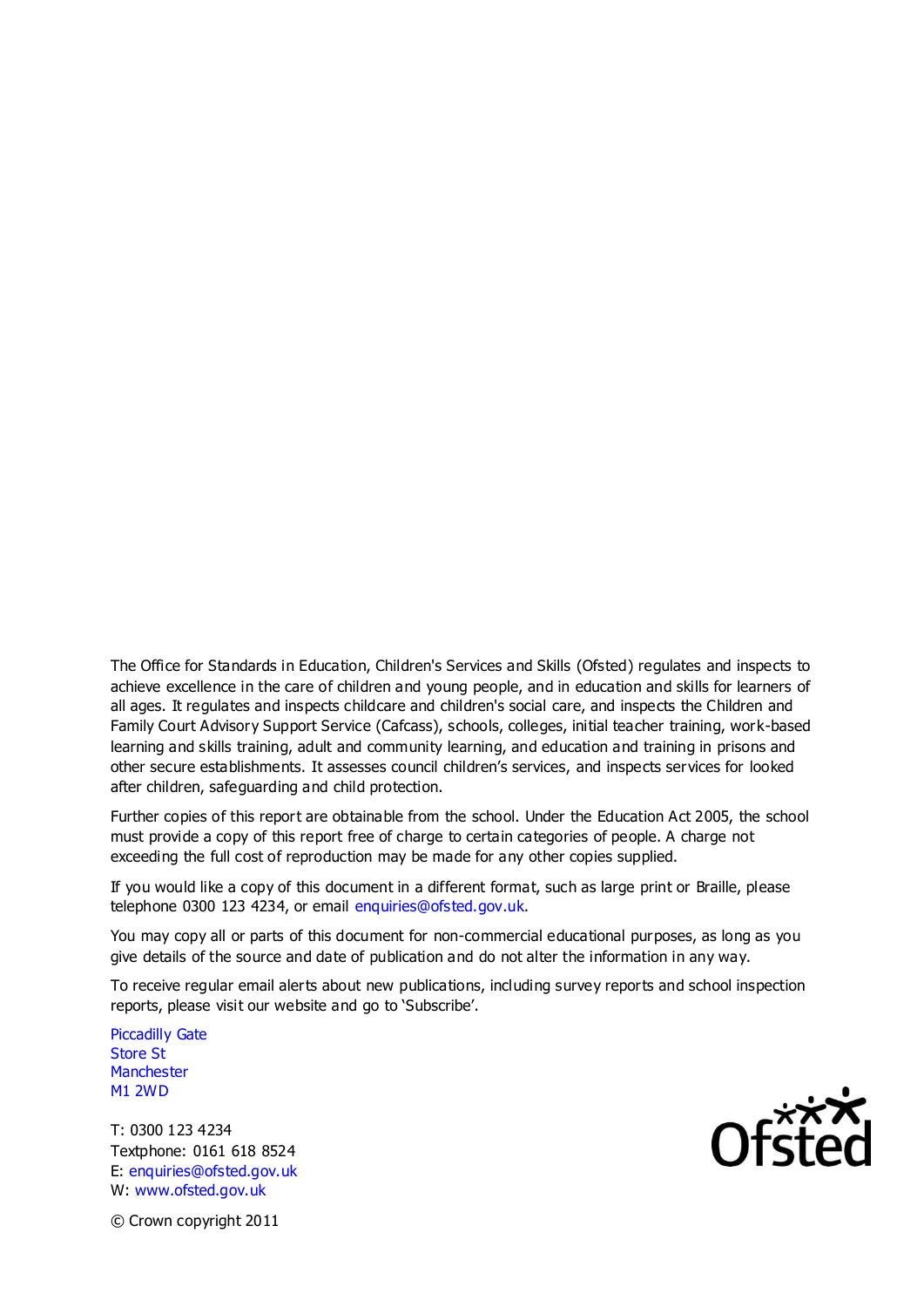# **Introduction**

The inspection was carried out by five additional inspectors. They saw 51 teachers teaching 52 lessons as well as carrying out a number of shorter classroom visits. Inspectors met with the headteacher, members of the senior leadership team, representatives from middle management and a group of teachers. In addition, they had many informal conversations with students as well as formal meetings with groups of students from across the main school and sixth form. An inspector met representatives from the school's governing body. Members of the inspection team observed the school's work and looked at a range of documentation relating to students' safeguarding and the school's improvement planning. They scrutinised the questionnaire responses from 441 parents and carers, 150 students and 89 staff.

The inspection team reviewed many aspects of the school's work. It looked in detail at a number of key areas.

- To what extent do students' experience of school life make them feel recognised and valued as an individual?
- $\blacksquare$  How is the school driving up the quality of teaching and learning further?
- How effectively the school identifies subject areas requiring additional support?

# **Information about the school**

The school is much larger than average. The large majority of students are drawn from the immediate area. The large majority of students are White British. The school roll is enriched by students being drawn from a range of other ethnic backgrounds, a few of whom speak English as an additional language; none are at an early stage of language acquisition. The proportion of students with special educational needs and/or disabilities is below average and the proportion with statements detailing their educational needs is low. The proportion of students known to be eligible for free school meals is low.

There has been a phased expansion programme which in turn has led to refurbishment and extension of school facilities. The school was recognised as a High Performing Secondary School and awarded a second specialism, science, to supplement its original specialism in modern foreign languages. The school was awarded Healthy Schools status in 2009. The headteacher is recognised as a National Leader in Education and the school recognised as a National Support School in 2009. The school converted to Academy status in July 2011.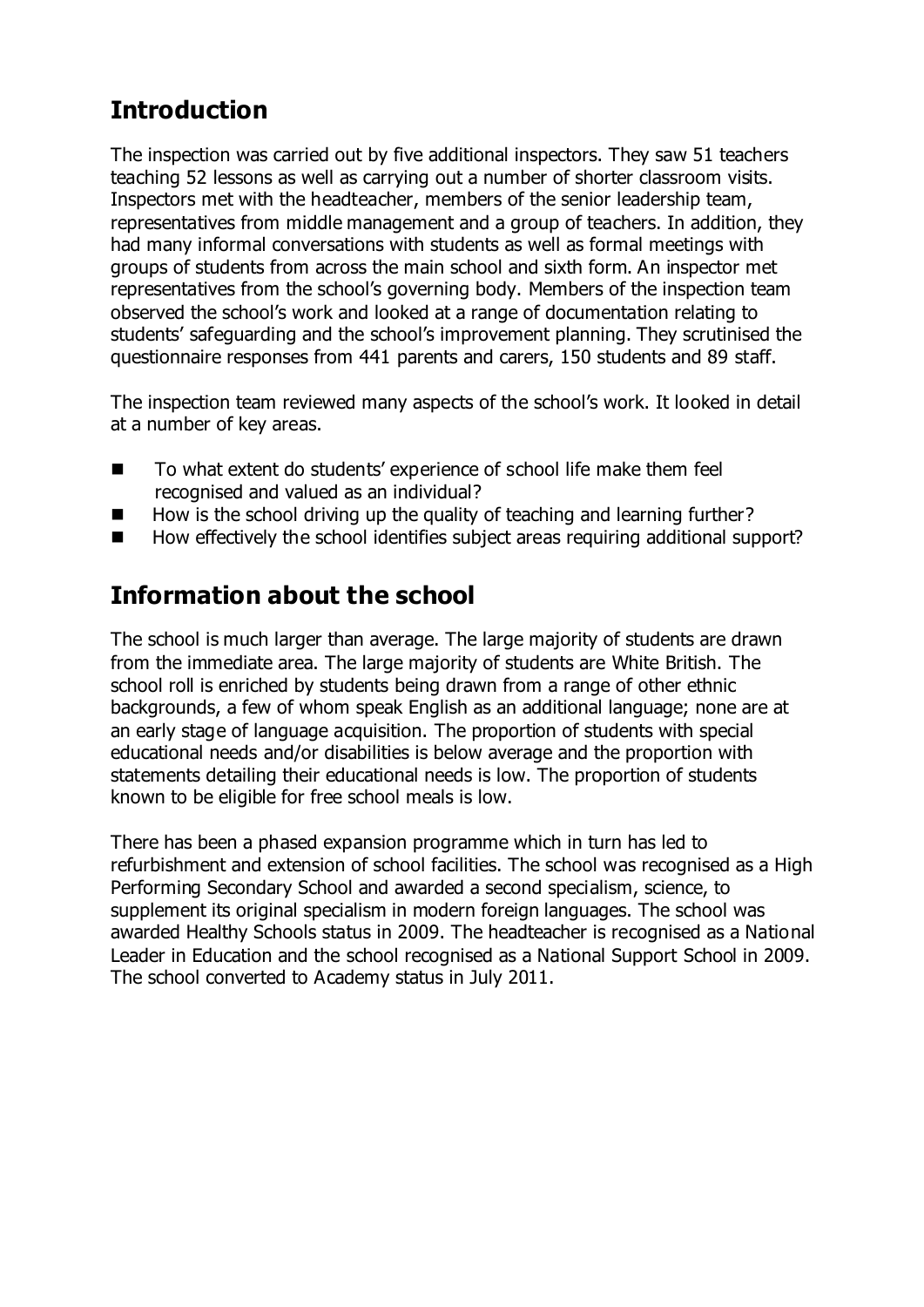# **Inspection judgements**

# **Overall effectiveness: how good is the school? 1**

### **The school's capacity for sustained improvement 1**

## **Main findings**

The school has improved since it was last inspected and developed into an outstanding school with an outstanding sixth form. Students' academic excellence is matched by students' outstanding personal development. The school is a highly inclusive and extremely cohesive community.

The many previously judged outstanding features have been maintained or enhanced further. Attainment continues to improve; it is high and in some years and subjects, exceptionally so. The key improvement has been in students' achievement which is now outstanding. Students make extremely good and sometimes exceptional progress across the school. This is the result of outstanding leadership at all levels. Self-evaluation is based on forensic analysis of school data and draws on a wide range of other evidence; it is extremely accurate. The school is quick to pick up on any potential slippage in performance and translate this swiftly into highly effective action. What drives school improvement is the commitment, shared by all staff, to ensure that all students have the very best of opportunities to succeed at the highest possible level. The school has outstanding capacity for sustaining ongoing improvement.

Students' outstanding achievement is supported by the excellence of the school's provision. In addition, the school's history, traditions and consistent high expectations by all staff create a powerful school ethos. Year 7 students are quick to absorb and be absorbed into this culture of high achievement. Individual needs are identified very early. Very detailed monitoring and evaluation of students' progress, very challenging targets and early identification and targeted support are key to the school's success. Staff have an accurate understanding of where students are in their learning and lessons build effectively from that point. The result is that learning and teaching are outstanding. Students move from one high-quality learning experience to another. Lessons mutually reinforce high expectations and ensure an overall upward spiral of achievement. The curriculum provided for students is outstanding in its depth, range and personalisation to meet individual needs. The excellence of the care, guidance and support for students is a bedrock of the school.

The school's engagement with parents and carers is outstanding. The school holds information meetings and publishes wide-ranging information to enable parents and carers to support their child's learning. It also issues three progress reports per year to Years 7 to 10 However, parents' and carers' information is not yet available on line.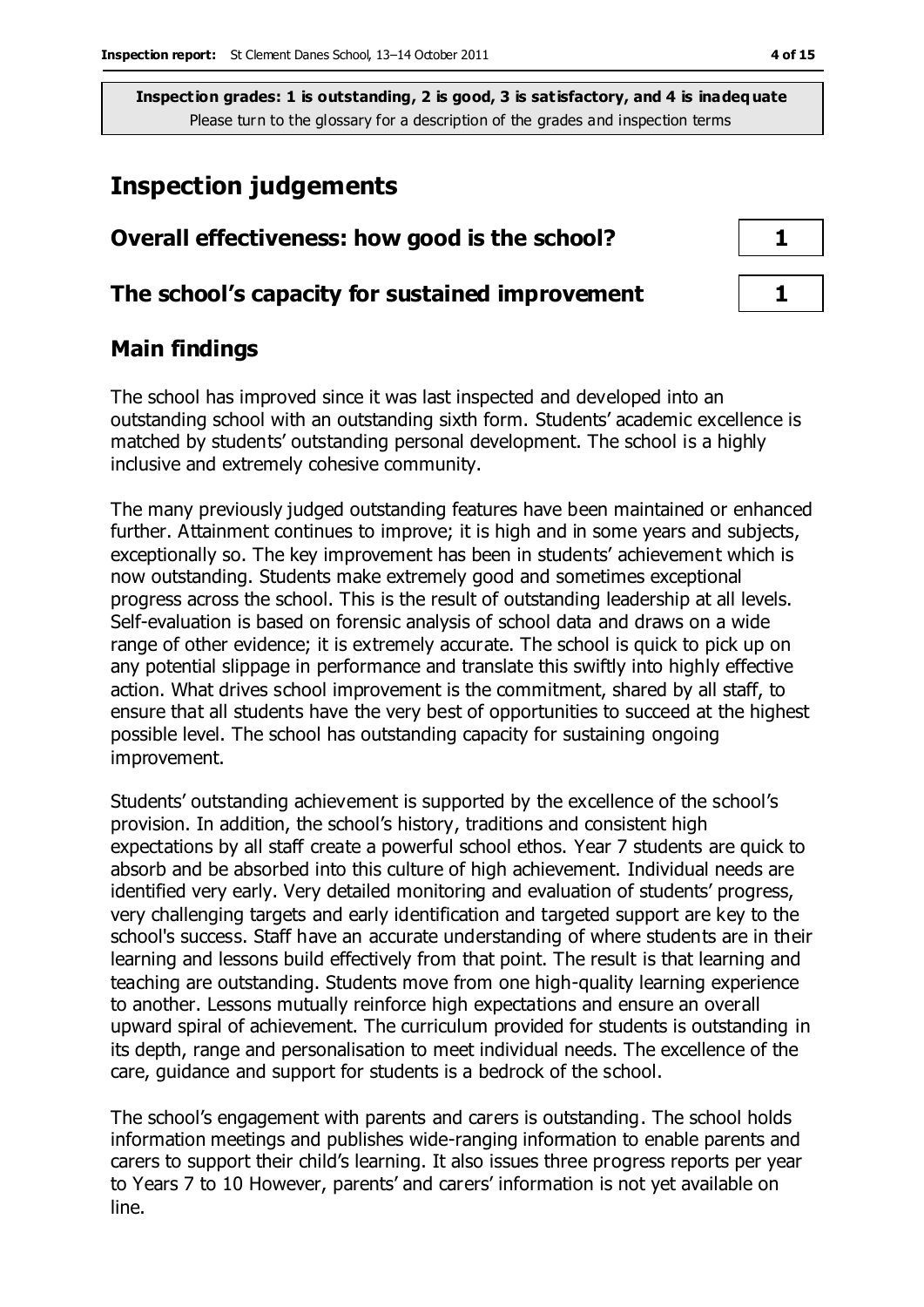#### **What does the school need to do to improve further?**

- $\blacksquare$  To further enhance the outstanding engagement with parents and carers by establishing the planned parent portal as soon as practicable to:
	- enable parents and carers to view all relevant school and course information so that they can support their children's learning even more effectively
	- give on-line access to the latest information about their child's progress.

## **Outcomes for individuals and groups of pupils 1**

Attainment on entry is above average but the range of attainment is wide. By the end of Year 11, attainment is high, well above the national average in all key indicators. A steady trend of improvement has led to most students gaining five  $A^*$ to C grades including English and Mathematics. Attainment in science and modern foreign languages is high. Students demonstrate mature learning skills and are keen to succeed and do well. Students concentrate extremely well, listen very attentively to their teacher and each other, argue their point of view persuasively, build on others' ideas and justify a case. In a Year 7 mathematics lesson, students responded to the increasing challenging activity with enthusiastic commitment as they sought out the solutions for their 'double function machines', seeking patterns and relationships between the numbers and gaining enjoyment derived from the rigour and discipline of mathematical thinking. Students give extended answers in Standard English because they are encouraged to use formal language and technical vocabulary. 'Good answer, shame it tailed off into using "thingummy" at the end!' Classrooms are rich language environments with strong emphasis on student talk which supports students who speak English as an additional language particularly well. Students develop independent learning skills through a carefully phased approach, so that they take increasing responsibility for their learning.

Students with special educational needs and/or disabilities make similar progress to their peers. There are no discernable differences in performance based on gender or ethnicity. Higher attaining students are challenged extremely well so that the proportion gaining A\*-A in GCSE is well above the national average.

Students conduct themselves in an exemplary fashion around the school and in lessons. They enjoy school immensely, feel very safe and have an in-depth knowledge of how to stay healthy so that there is a very large take-up of sports activities. Students play an outstanding role in school and wide-ranging community events, taking their various responsibilities across the school extremely seriously. The student 'voice' in school affairs, through the school council and other consultative activities, is very strong, for example, contributing to evaluations of faculty performance. Students develop skills of empathy, compassion and engage in debate on ethical and moral issues, work together extremely well in a very wide range of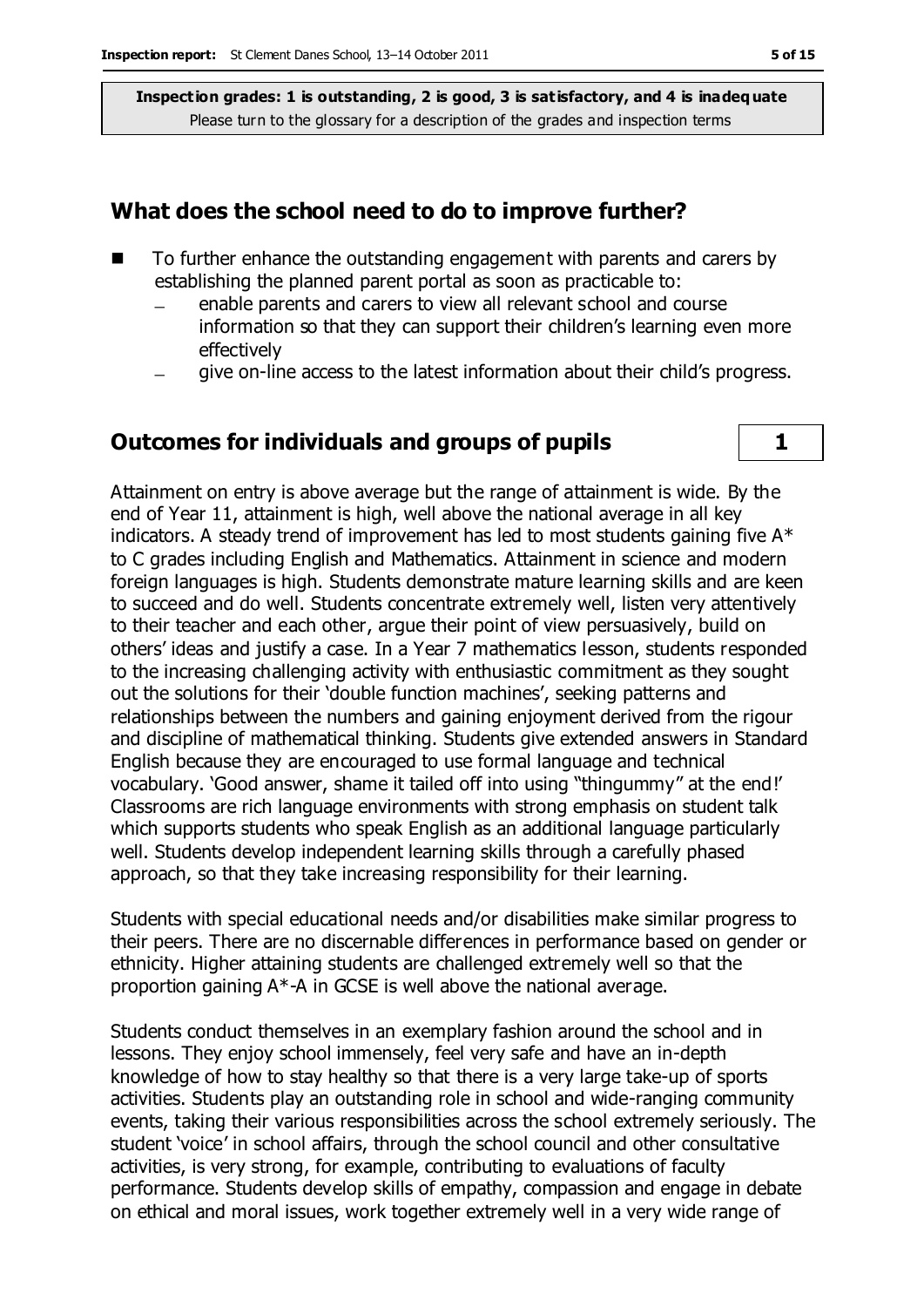contexts. Students show respect for one another and get on extremely well with those from backgrounds different to their own. Through trips and the study of modern foreign languages, students develop a strong and first-hand understanding of the diverse nature of culture and society. Attendance is high and this coupled with students' excellent academic skills and personal qualities provides a very firm foundation for their future lives.

These are the grades for pupils' outcomes

| Pupils' achievement and the extent to which they enjoy their learning                                                     |   |
|---------------------------------------------------------------------------------------------------------------------------|---|
| Taking into account:                                                                                                      |   |
| Pupils' attainment <sup>1</sup>                                                                                           | 1 |
| The quality of pupils' learning and their progress                                                                        |   |
| The quality of learning for pupils with special educational needs and/or disabilities<br>and their progress               | 1 |
| The extent to which pupils feel safe                                                                                      | 1 |
| Pupils' behaviour                                                                                                         | 1 |
| The extent to which pupils adopt healthy lifestyles                                                                       | 1 |
| The extent to which pupils contribute to the school and wider community                                                   | 1 |
| The extent to which pupils develop workplace and other skills that will<br>contribute to their future economic well-being |   |
| Taking into account:                                                                                                      |   |
| Pupils' attendance <sup>1</sup>                                                                                           |   |
| The extent of pupils' spiritual, moral, social and cultural development                                                   |   |

## **How effective is the provision?**

 $\overline{a}$ 

Staff have excellent subject knowledge which they present in a lively, enthusiastic and often inspiring way to challenge students. Planning of individual lessons and sequences of lessons is detailed and rigorous so that students have a clear sense of moving forward. Teachers are acutely aware of student capabilities and what needs to be done in order to move them on. Teaching assistants make a strong contribution to students' learning. Questioning brings to the foreground students' prior learning and is also used extremely effectively to check their understanding. Teachers make excellent use of the time, chunking up lessons into a clear sequence of well-paced activities. High quality relationships and a very positive ethos in lessons mean that students, when evaluating their learning, are not afraid to make a mistake or ask for help. Assessment of students' written work is excellent, supportive but identifying clear points for improvement. Examination criteria are regularly shared and explored with students so that they have a very firm understanding of how to make their work even better. This cements the strong sense that students and teachers work together in an active learning partnership.

<sup>&</sup>lt;sup>1</sup> The grades for attainment and attendance are: 1 is high; 2 is above average; 3 is broadly average; and 4 is low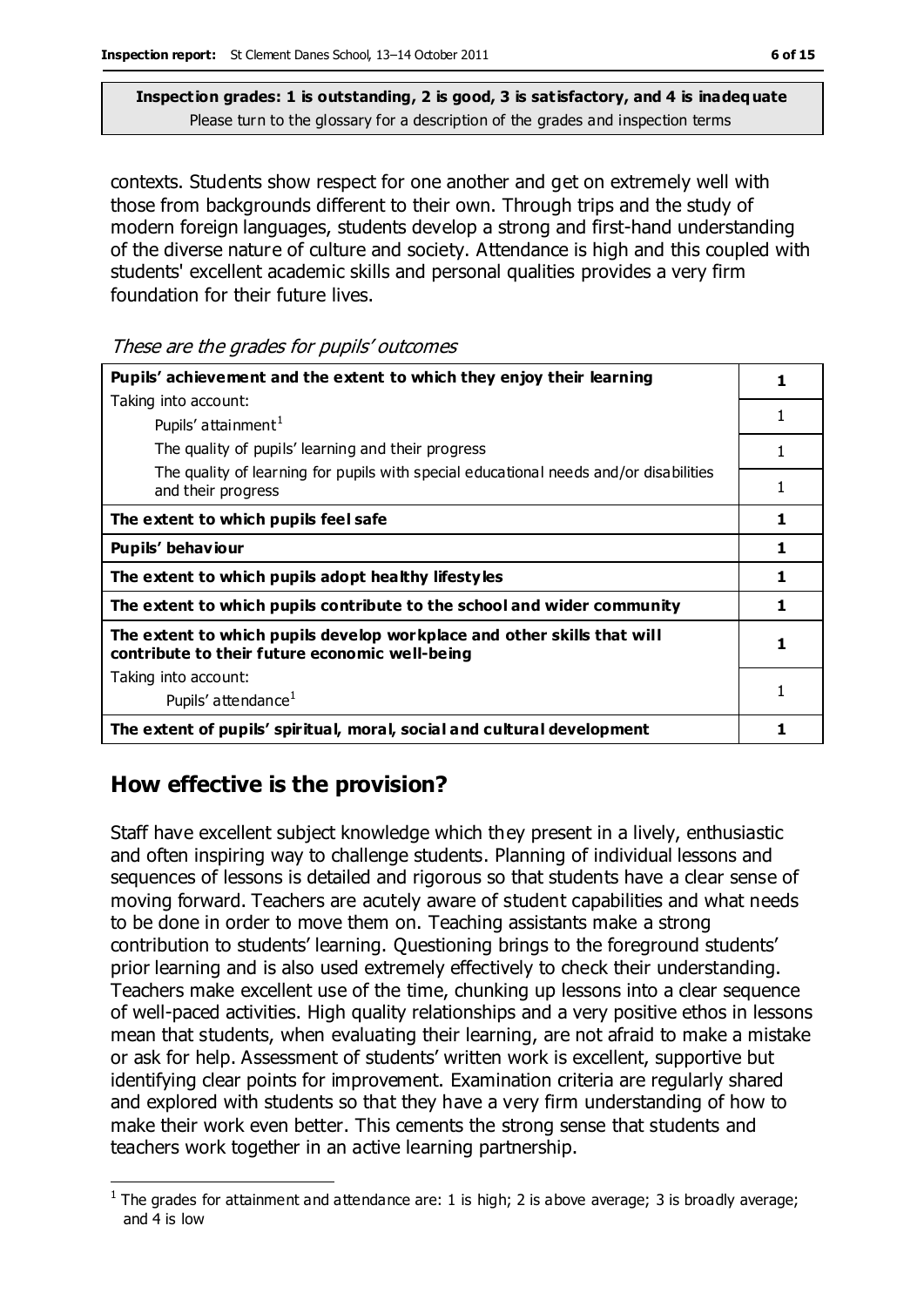Learning is supported in other ways too. Students make extensive use of their learning portal, 'Frog', which provides them with course material to support and extend their work. As a student demonstrating it said, 'We do not have any excuses...' (not to achieve). In addition, the learning resource centre and high quality classroom environments, including vibrant displays, project the high expectations of teachers.

The curriculum promotes outstanding outcomes. It continues to be refined, extended and tailored to meet students' wide ranging needs and provides memorable learning opportunities. The school's specialist subjects play an important role within the school and the majority of students take a modern foreign language. Literacy, numeracy and ICT are very successfully integrated across the curriculum to ensure that basic skills are enhanced across all subjects and for all students. Support for students with special educational needs and/or disabilities is extremely well targeted. Setting is used exceptionally well in this school to provide smaller groups and narrow the range of students' needs. These are met by high quality teaching using appropriate strategies and approaches for the particular students. There are wideranging, extremely rich extension activities and many opportunities for international visits. More than fifty extra-curricular opportunities are available per week and over two thirds of students take up these opportunities.

Students are known as individuals by their teachers and other staff. Their needs are met to a very high standard, involving parents and external agencies if, and when, necessary to ensure that all students achieve their potential. The school has highly developed systems and skilled personnel to support students who value highly the help and guidance that they are given. Excellent transition arrangements ensure that Year 7 and Year 12 settle very quickly into the school and sixth form.

| The quality of teaching                                                                                    |  |
|------------------------------------------------------------------------------------------------------------|--|
| Taking into account:                                                                                       |  |
| The use of assessment to support learning                                                                  |  |
| The extent to which the curriculum meets pupils' needs, including, where<br>relevant, through partnerships |  |
| The effectiveness of care, guidance and support                                                            |  |

These are the grades for the quality of provision

#### **How effective are leadership and management?**

Staff are proud of belonging to the school, feel valued, know what the school is trying to achieve and judge that it is well-led. Strong leadership support for staff is matched by strong accountability for their students' progress. There is, therefore, a strong sense of teamwork and a professional reflective ethos. Partnership work to support other schools provides internal opportunities for the school to build its leadership capacity through short-term promotions. This provides middle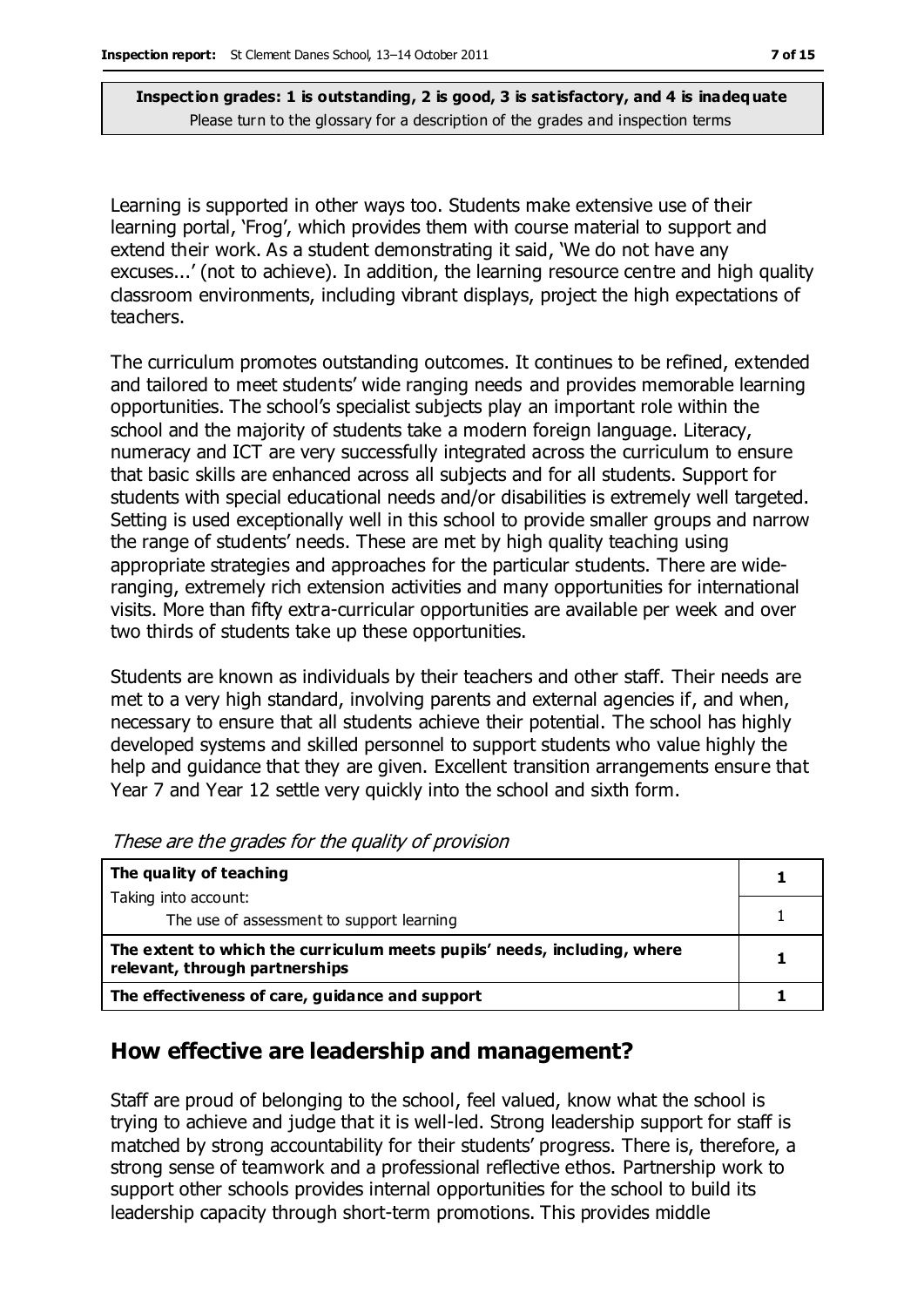management with opportunities to gain a leadership overview, thus enhancing their own leadership perspectives. There is an outstanding focus on rigorous monitoring, support and coaching of teaching. The work has been manifestly successful in tackling the key issue from the last inspection, and developing consistency of high quality teaching across all subjects and key stages.

Governors provide outstanding strategic leadership. They are rigorous in ensuring staff and students are safe. Safeguarding is outstanding because it is one of the school's highest priorities and a thread which runs through school life. There is a comprehensive awareness of safeguarding issues among staff and governors, strong teamwork, up-to-date training on child protection and clear policies and procedures. Governors bring a wide range of professional and personal expertise to their roles and effectively hold the school to account for its performance across all aspects of its work.

The school is deeply committed to the comprehensive nature of its intake, and equality of opportunity is implicit in the school's values and no form of discrimination is tolerated. The school tests this commitment through rigorous monitoring and evaluation of students' performance and acts very quickly to rectify any differences. The result is that the attainment of all groups of students including students with special educational needs and/or disabilities, students with English as an additional language is high compared to the national average. The gap between the performance of boys and girls is narrower than the gap nationally and the school is reducing it further.

The school has an in-depth knowledge of its local community and carried out an extensive and detailed audit of its provision detailing its local, national and international engagement. It is steered by an equality monitoring group, the school council and student voice and has outstanding dimensions of quality and breadth across all aspects. The impact is outstanding – reflected in students' behaviour, mutual acceptance, appreciation and deeper understanding of other communities. Feedback from sixth form students and others show that some of the visits, talks and experiences have helped to change their 'world view'.

| The effectiveness of leadership and management in embedding ambition and<br>driving improvement                                                                     |  |
|---------------------------------------------------------------------------------------------------------------------------------------------------------------------|--|
| Taking into account:                                                                                                                                                |  |
| The leadership and management of teaching and learning                                                                                                              |  |
| The effectiveness of the governing body in challenging and supporting the<br>school so that weaknesses are tackled decisively and statutory responsibilities<br>met |  |
| The effectiveness of the school's engagement with parents and carers                                                                                                |  |
| The effectiveness of partnerships in promoting learning and well-being                                                                                              |  |
| The effectiveness with which the school promotes equality of opportunity and                                                                                        |  |

These are the grades for leadership and management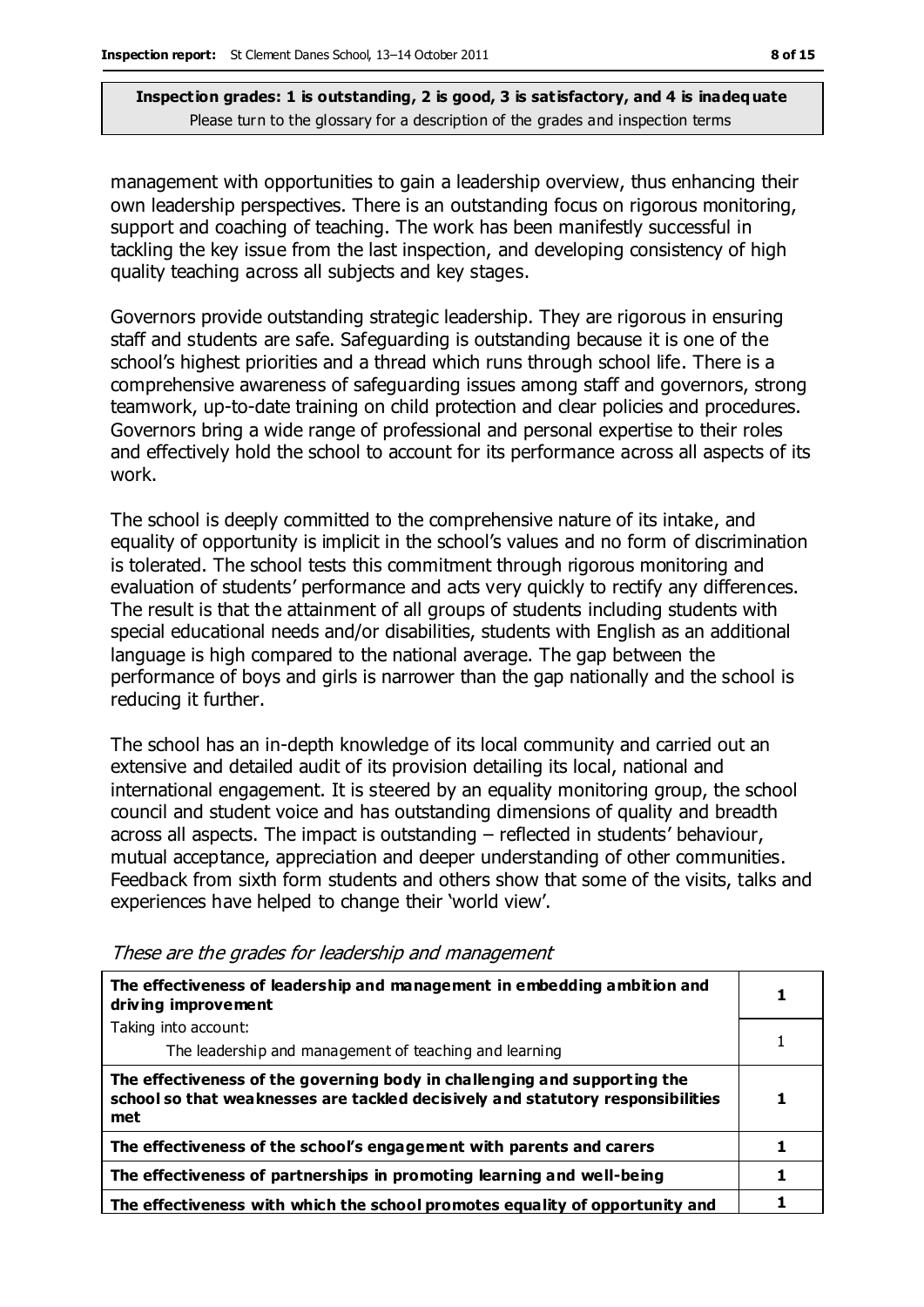| tackles discrimination                                                                  |  |
|-----------------------------------------------------------------------------------------|--|
| The effectiveness of safeguarding procedures                                            |  |
| The effectiveness with which the school promotes community cohesion                     |  |
| The effectiveness with which the school deploys resources to achieve value for<br>money |  |

## **Sixth form**

The overall effectiveness of the sixth form is outstanding. Attainment is high and students' progress relative to their starting points and nationally is outstanding. Students' personal development is also outstanding. Almost all students go onto higher education.

Discussion with students confirms the excellent quality and range of the courses provided which include some vocational A-levels. The outstanding curriculum provides in-depth opportunities for academic and personal development using the wider community, business and educational links and enrichment opportunities are abundant. Courses are exceptionally well matched to the range of students' needs and interests, and reflect the school's commitment to equal opportunities. Retention rates as a consequence are very high. A student commented, 'My sixth form experience so far has been characterised by highly personalised learning.' Target setting is systematic, identifying challenging targets for students and staff and thoroughly supported by excellent student-tutor relationships. The care, guidance and support provided in the sixth form are outstanding.

The quality of teaching and subsequent learning are outstanding. Teaching is often inspirational in pitch, collegiate in approach and founded on very high expectations and deep subject knowledge. This ensures that the students engage intellectually at a very high level with the rigours of the subject. Very high quality feedback to students ensures that they know how well they are doing and the step they need to take to improve. The quality of leadership and management is outstanding because it places student learning and achievement at the heart of all it does. As with the main school, the sixth form's leadership is quick to pick up any issues in performance as soon as they arise. It is also ambitious to promote even better achievement. The success of the recent target to increase the proportion of students gaining  $A^*$  in A2 examinations to 16% in 2011 is a very clear example of this.

These are the grades for the sixth form

| Overall effectiveness of the sixth form     |  |
|---------------------------------------------|--|
| Taking into account:                        |  |
| Outcomes for students in the sixth form     |  |
| The quality of provision in the sixth form  |  |
| Leadership and management of the sixth form |  |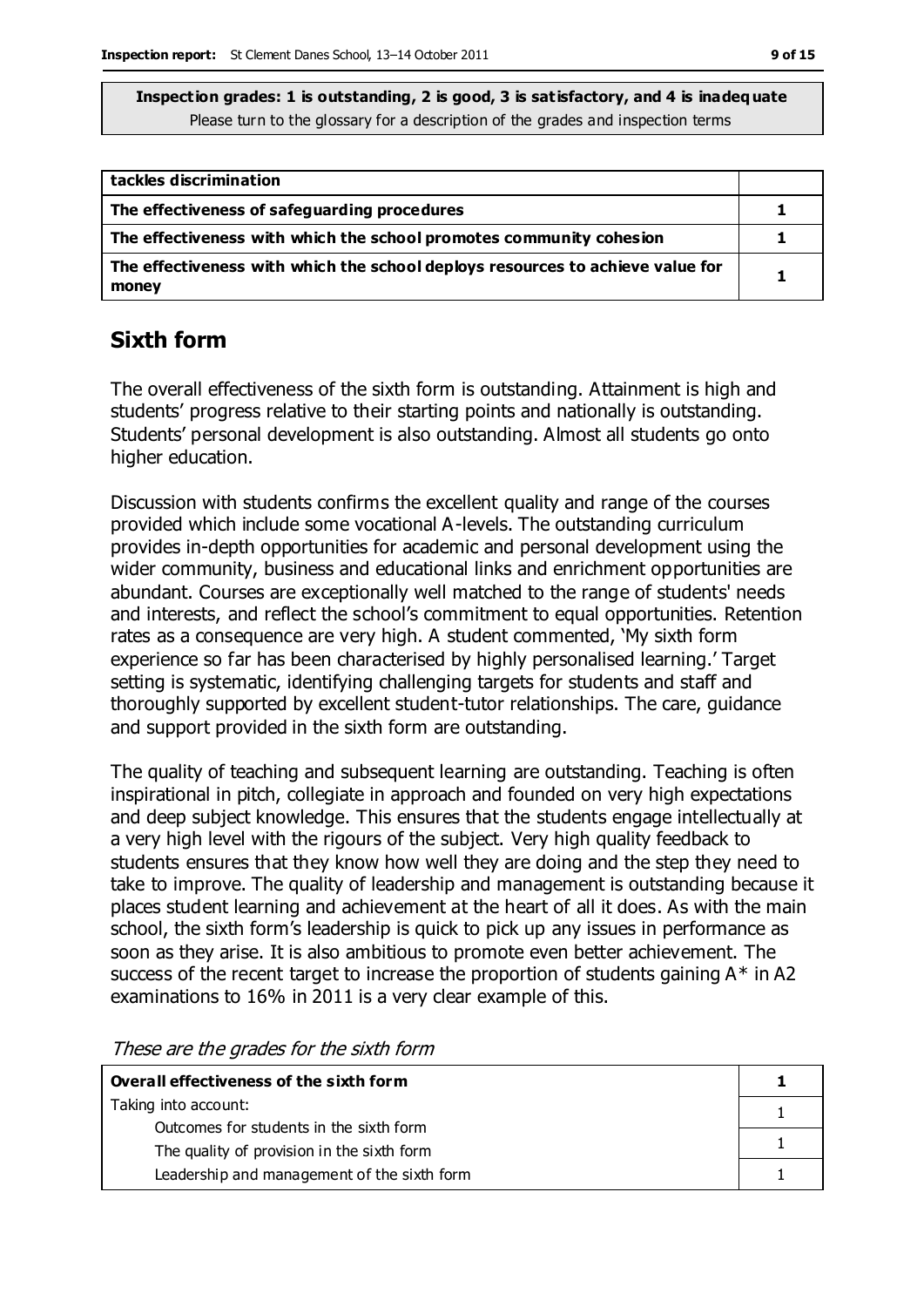#### **Views of parents and carers**

Parents and carers expressed strong support for the school. A few parents and carers had concerns about the information that the school provides about their child's progress, the support given to them in order to support their learning, and how the school responds to their suggestions and concerns. The school surveys parents' and carers' views and the results are incorporated into school development planning and have led to, for example, the introduction of Parent Mail to improve communication. Students have an excellent understanding of health-related issues. Unhealthy food is not available either at break or lunchtimes. The school has introduced a further report about students' progress. The school provides excellent information about courses and deadlines and there are a range of information evenings to help parents and carers support their children.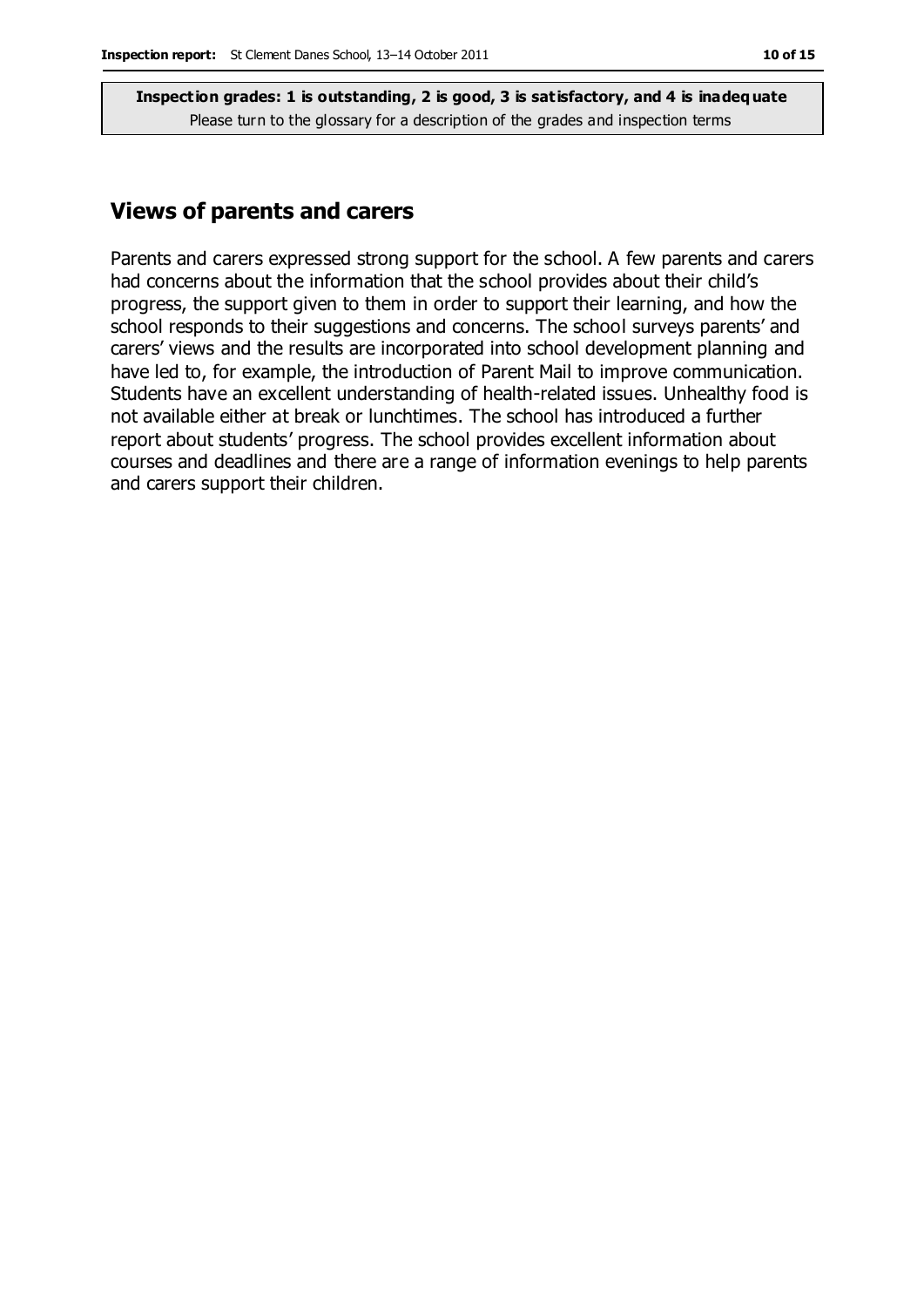#### **Responses from parents and carers to Ofsted's questionnaire**

Ofsted invited all the registered parents and carers of pupils registered at St Clement Danes School to complete a questionnaire about their views of the school.

In the questionnaire, parents and carers were asked to record how strongly they agreed with 13 statements about the school.

The inspection team received 441 completed questionnaires by the end of the on-site inspection. In total, there are 1361 students registered at the school.

| <b>Statements</b>                                                                                                                                                                                                                                       | <b>Strongly</b><br>agree |               | Agree<br><b>Disagree</b> |               |              | <b>Strongly</b><br>disagree |                |               |
|---------------------------------------------------------------------------------------------------------------------------------------------------------------------------------------------------------------------------------------------------------|--------------------------|---------------|--------------------------|---------------|--------------|-----------------------------|----------------|---------------|
|                                                                                                                                                                                                                                                         | <b>Total</b>             | $\frac{1}{2}$ | <b>Total</b>             | $\frac{1}{2}$ | <b>Total</b> | $\frac{1}{2}$               | <b>Total</b>   | $\frac{1}{2}$ |
| My child enjoys school                                                                                                                                                                                                                                  | 265                      | 60            | 168                      | 38            | 3            | $\mathbf{1}$                | $\overline{2}$ | $\mathbf 0$   |
| The school keeps my child<br>safe                                                                                                                                                                                                                       | 283                      | 64            | 156                      | 35            | $\mathbf{0}$ | $\mathbf 0$                 | $\mathbf 0$    | $\mathbf 0$   |
| The school informs me about<br>my child's progress                                                                                                                                                                                                      | 164                      | 37            | 230                      | 52            | 20           | 5                           | $\overline{2}$ | $\mathbf 0$   |
| My child is making enough<br>progress at this school                                                                                                                                                                                                    | 200                      | 45            | 201                      | 46            | 23           | 5                           | 1              | $\mathbf 0$   |
| The teaching is good at this<br>school                                                                                                                                                                                                                  | 205                      | 46            | 216                      | 49            | 8            | $\overline{2}$              | $\mathbf 0$    | $\mathbf 0$   |
| The school helps me to<br>support my child's learning                                                                                                                                                                                                   | 143                      | 32            | 245                      | 56            | 37           | 8                           | 3              | $\mathbf{1}$  |
| The school helps my child to<br>have a healthy lifestyle                                                                                                                                                                                                | 138                      | 31            | 251                      | 57            | 40           | 9                           | $\mathbf 1$    | $\mathbf 0$   |
| The school makes sure that<br>my child is well prepared for<br>the future (for example<br>changing year group,<br>changing school, and for<br>children who are finishing<br>school, entering further or<br>higher education, or entering<br>employment) | 197                      | 45            | 203                      | 46            | 10           | $\overline{2}$              | $\mathbf{0}$   | 0             |
| The school meets my child's<br>particular needs                                                                                                                                                                                                         | 209                      | 47            | 188                      | 43            | 19           | 4                           | $\overline{2}$ | $\mathbf 0$   |
| The school deals effectively<br>with unacceptable behaviour                                                                                                                                                                                             | 238                      | 54            | 176                      | 40            | 8            | 2                           | $\overline{2}$ | $\mathbf 0$   |
| The school takes account of<br>my suggestions and<br>concerns                                                                                                                                                                                           | 120                      | 27            | 227                      | 51            | 26           | 6                           | 6              | $\mathbf{1}$  |
| The school is led and<br>managed effectively                                                                                                                                                                                                            | 290                      | 66            | 132                      | 30            | 6            | 1                           | $\mathbf 0$    | $\mathbf 0$   |
| Overall, I am happy with my<br>child's experience at this<br>school                                                                                                                                                                                     | 282                      | 64            | 149                      | 34            | 6            | 1                           | $\mathbf 0$    | 0             |

The table above summarises the responses that parents and carers made to each statement. The percentages indicate the proportion of parents and carers giving that response out of the total number of completed questionnaires. Where one or more parents and carers chose not to answer a particular question, the percentages will not add up to 100%.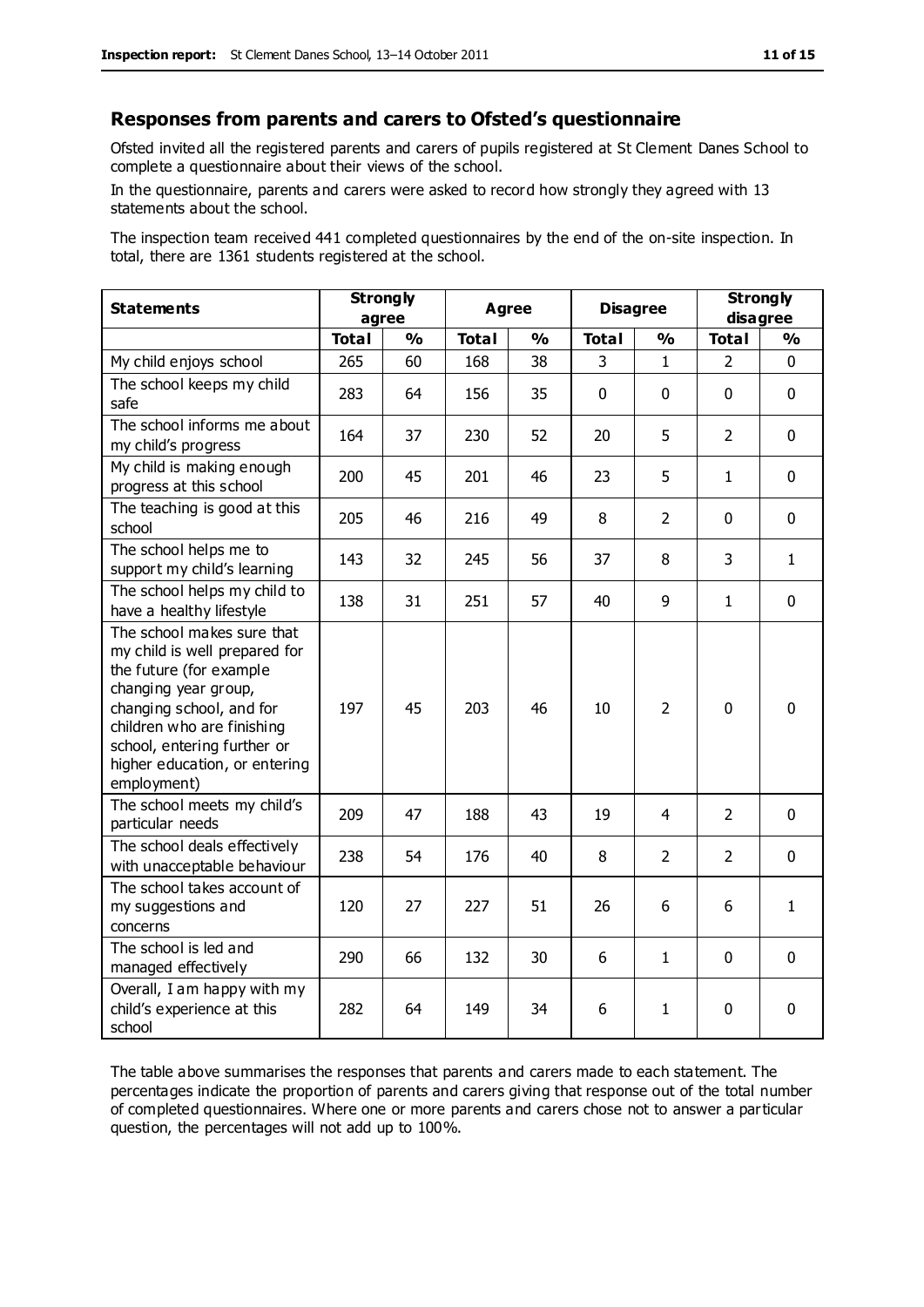# **Glossary**

## **What inspection judgements mean**

| Grade   | <b>Judgement</b> | <b>Description</b>                                                                                                                                                                                                               |
|---------|------------------|----------------------------------------------------------------------------------------------------------------------------------------------------------------------------------------------------------------------------------|
| Grade 1 | Outstanding      | These features are highly effective. An outstanding<br>school provides exceptionally well for all its pupils' needs.                                                                                                             |
| Grade 2 | Good             | These are very positive features of a school. A school<br>that is good is serving its pupils well.                                                                                                                               |
| Grade 3 | Satisfactory     | These features are of reasonable quality. A satisfactory<br>school is providing adequately for its pupils.                                                                                                                       |
| Grade 4 | Inadequate       | These features are not of an acceptable standard. An<br>inadequate school needs to make significant<br>improvement in order to meet the needs of its pupils.<br>Ofsted inspectors will make further visits until it<br>improves. |

## **Overall effectiveness of schools**

|                       |                    |      | Overall effectiveness judgement (percentage of schools) |                   |
|-----------------------|--------------------|------|---------------------------------------------------------|-------------------|
| <b>Type of school</b> | <b>Outstanding</b> | Good | <b>Satisfactory</b>                                     | <b>Inadequate</b> |
| Nursery schools       | 43                 | 47   | 10                                                      |                   |
| Primary schools       | 6                  | 46   | 42                                                      |                   |
| Secondary             | 14                 | 36   | 41                                                      |                   |
| schools               |                    |      |                                                         |                   |
| Sixth forms           | 15                 | 42   | 41                                                      | 3                 |
| Special schools       | 30                 | 48   | 19                                                      |                   |
| Pupil referral        | 14                 | 50   | 31                                                      |                   |
| units                 |                    |      |                                                         |                   |
| All schools           | 10                 | 44   | 39                                                      |                   |

New school inspection arrangements were introduced on 1 September 2009. This means that inspectors now make some additional judgements that were not made previously.

The data in the table above are for the period 1 September 2010 to 08 April 2011 and are consistent with the latest published official statistics about maintained school inspection outcomes (see [www.ofsted.gov.uk\)](http://www.ofsted.gov.uk/).

The sample of schools inspected during 2010/11 was not representative of all schools nationally, as weaker schools are inspected more frequently than good or outstanding schools.

Percentages are rounded and do not always add exactly to 100.

Sixth form figures reflect the judgements made for the overall effectiveness of the sixth form in secondary schools, special schools and pupil referral units.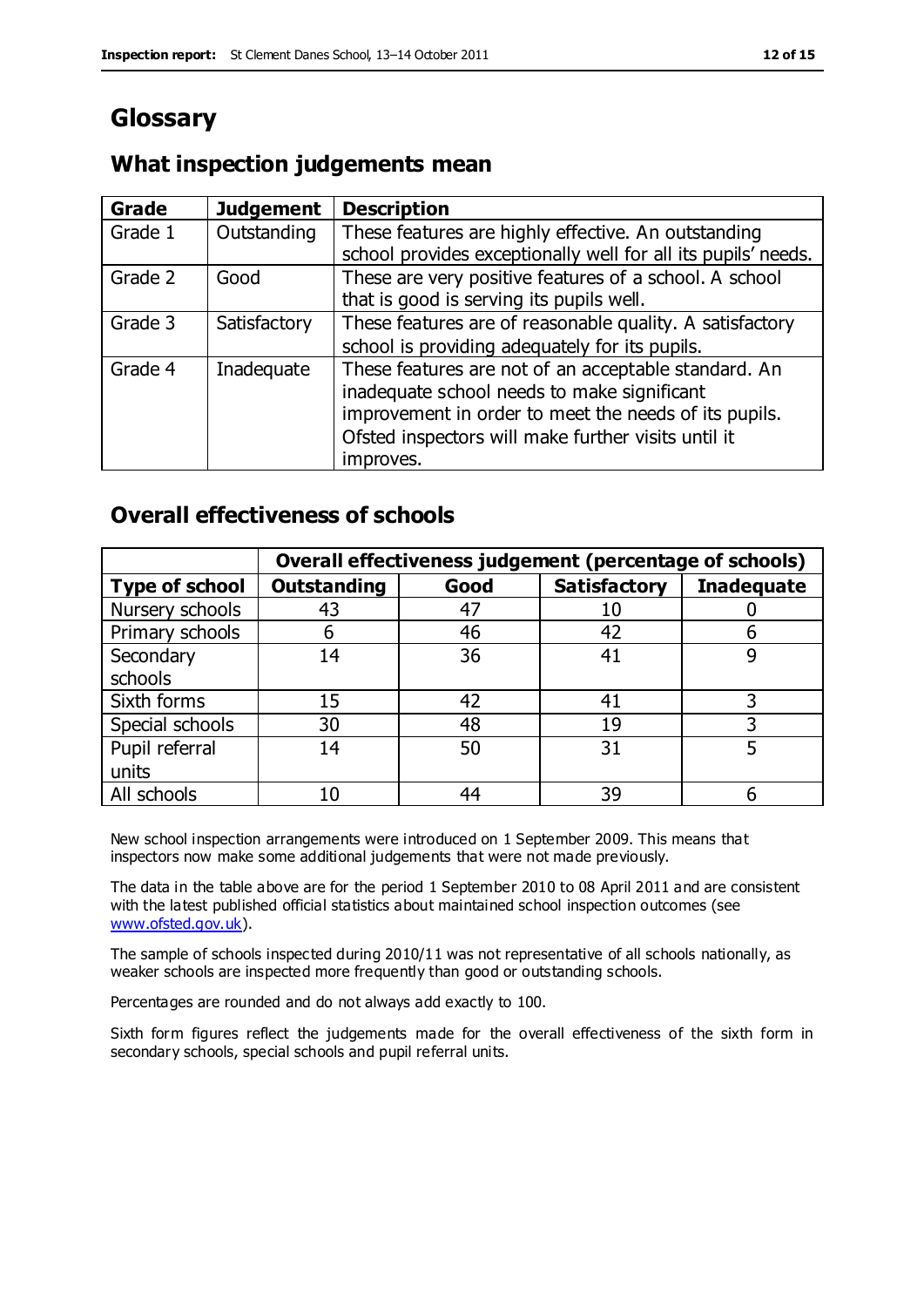# **Common terminology used by inspectors**

| Achievement:               | the progress and success of a pupil in their<br>learning, development or training.                                                                                                                                                                                                                                             |  |
|----------------------------|--------------------------------------------------------------------------------------------------------------------------------------------------------------------------------------------------------------------------------------------------------------------------------------------------------------------------------|--|
| Attainment:                | the standard of the pupils' work shown by test and<br>examination results and in lessons.                                                                                                                                                                                                                                      |  |
| Capacity to improve:       | the proven ability of the school to continue<br>improving. Inspectors base this judgement on what<br>the school has accomplished so far and on the<br>quality of its systems to maintain improvement.                                                                                                                          |  |
| Leadership and management: | the contribution of all the staff with responsibilities,<br>not just the headteacher, to identifying priorities,<br>directing and motivating staff and running the<br>school.                                                                                                                                                  |  |
| Learning:                  | how well pupils acquire knowledge, develop their<br>understanding, learn and practise skills and are<br>developing their competence as learners.                                                                                                                                                                               |  |
| Overall effectiveness:     | inspectors form a judgement on a school's overall<br>effectiveness based on the findings from their<br>inspection of the school. The following judgements,<br>in particular, influence what the overall<br>effectiveness judgement will be.                                                                                    |  |
|                            | The school's capacity for sustained<br>improvement.<br>Outcomes for individuals and groups of<br>ш<br>pupils.<br>The quality of teaching.<br>The extent to which the curriculum meets<br>a s<br>pupils' needs, including, where relevant,<br>through partnerships.<br>The effectiveness of care, guidance and<br>■<br>support. |  |
| Progress:                  | the rate at which pupils are learning in lessons and<br>over longer periods of time. It is often measured<br>by comparing the pupils' attainment at the end of a<br>key stage with their attainment when they started.                                                                                                         |  |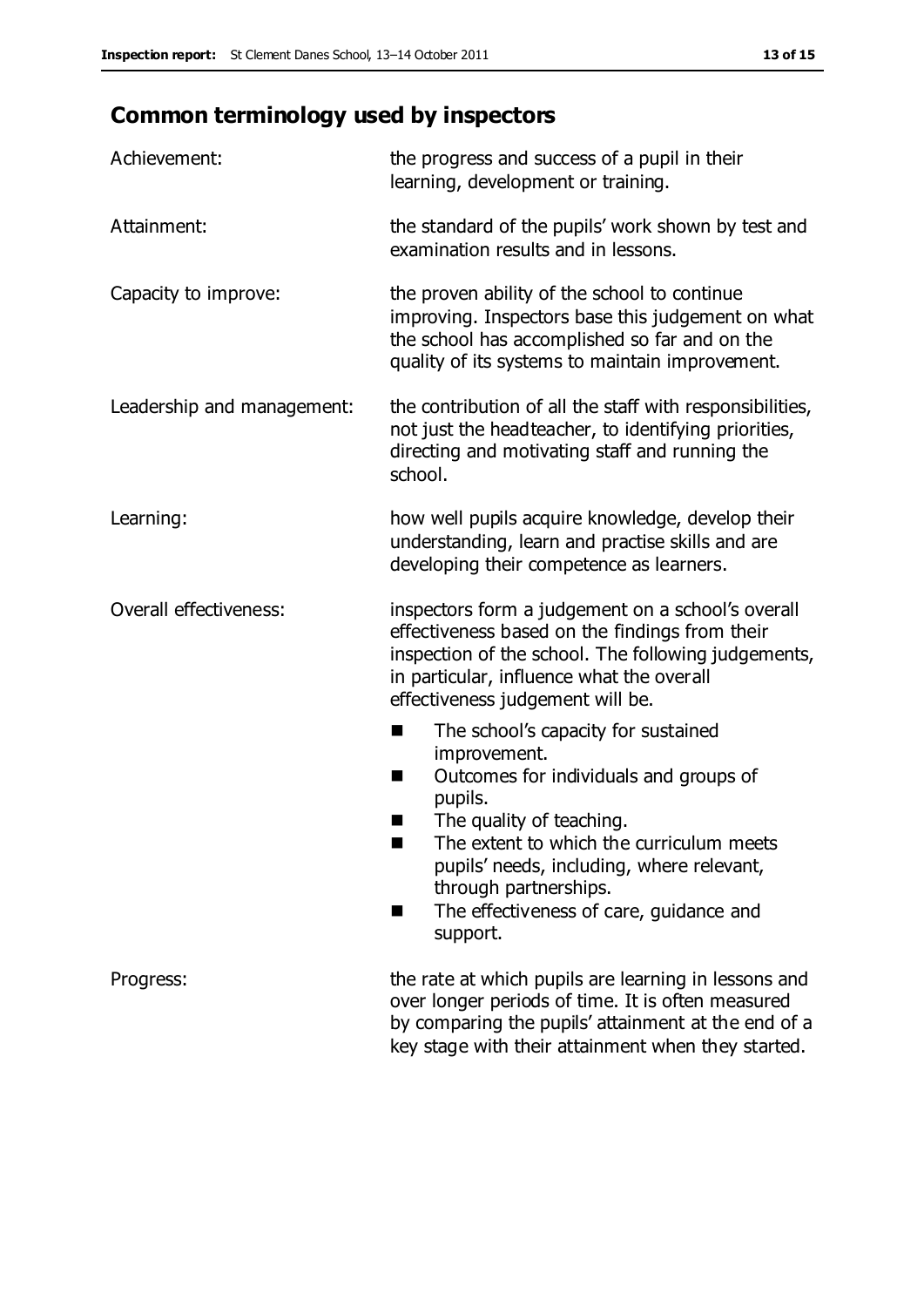#### **This letter is provided for the school, parents and carers to share with their children. It describes Ofsted's main findings from the inspection of their school.**

17 October 2011

Dear Students

#### **Inspection of St Clement Danes School**, **Chorleywood**, **WD3 6EW**

Thank you for making us so welcome in your school. I would particularly like to thank those students who completed the questionnaire, talked to us informally, and to those who gave up part of their lunchtime to formally meet with us. We were extremely impressed by your maturity, thoughtfulness and perceptiveness. What you had to say was extremely helpful to our discussions.

This is an outstanding school both in the main school and in the sixth form. Your attainment is high, sometimes exceptionally so, and you make extremely good progress, so that your achievement is excellent. Your personal development is outstanding. You develop into mature, confident, aspirational young adults, well able to take responsibility for how you want to shape your lives. Your conduct around the school is exemplary and in lessons you engage at a high level. The school is a very cohesive and inclusive community. You work very effectively in partnership with staff and learn to take increasing responsibility for your learning.

There are many strands which account for these outstanding outcomes. Key among these are: the outstanding care, guidance and support provides a solid foundation to the school's other work; the curriculum ensures that the school meets your needs and provides you with rich and wide ranging opportunities for success; above all you have highly skilled teachers. Learning opportunities are outstanding so that lesson by lesson you build on your strengths.

The school works with your parents and carers extremely well. I have asked the headteacher to implement the parent portal so that your parents and carers have even more information to support you and an even clearer view of the progress you are making.

You told us that the headteacher and staff are doing a good job. We agree with you. What drives the school to continually improve is the shared ambition by all staff to meet your needs the best that they can. Older students have helped shape this school into what it has become. Younger students now have a clear role in continuing to shape its future.

Yours sincerely

Roderick Passant Lead inspector